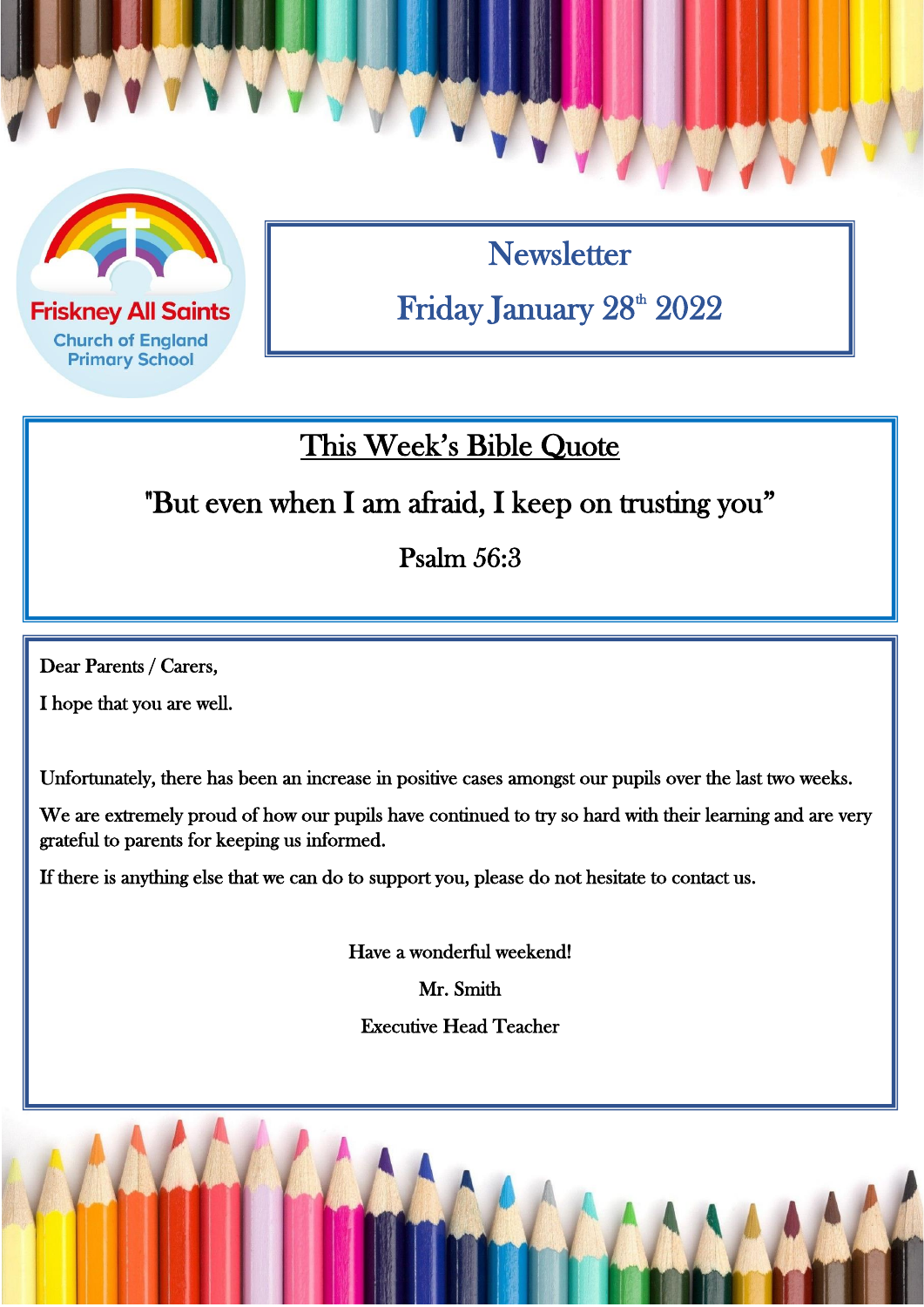

## How are you going to use the Friskney 5 this week?

## THUNK OF THE WEEK

(Something to get you thinking about as a family at home)

## Is there more happiness or sadness in the world?



| This Week's POM POM Challenge |                 |                  |                     |  |
|-------------------------------|-----------------|------------------|---------------------|--|
| <b>Class</b>                  | <b>POM POMs</b> | Points this week | <b>Total Points</b> |  |
|                               | 443             |                  | 11                  |  |
| 9.                            | 417             | 3                |                     |  |
| Я                             | 306             |                  |                     |  |
|                               | 225             |                  | З                   |  |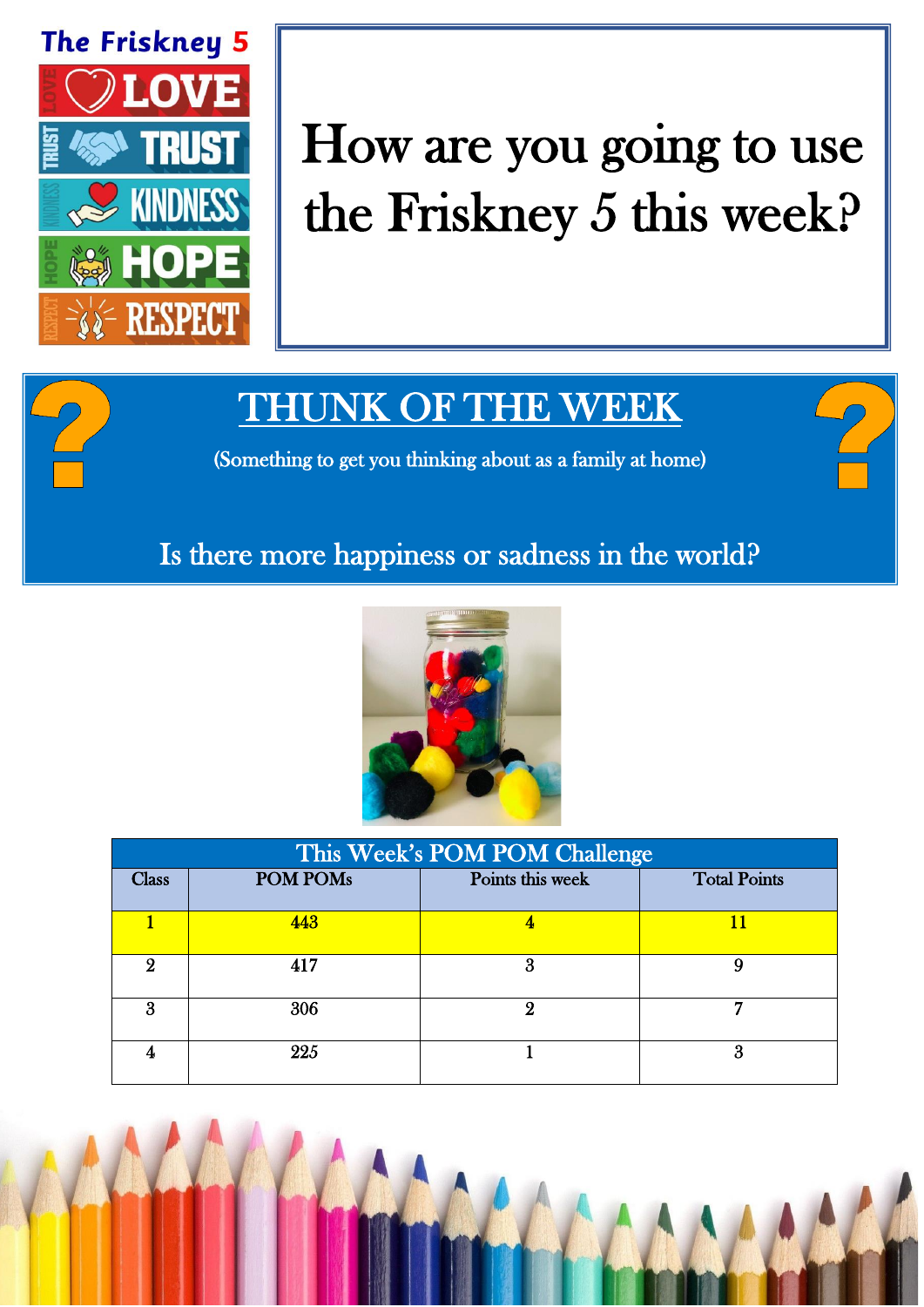

| This Week's Star of the Week                                  |                                                                                                               |  |  |  |
|---------------------------------------------------------------|---------------------------------------------------------------------------------------------------------------|--|--|--|
| Class 1                                                       |                                                                                                               |  |  |  |
| <b>Harlon Harris</b>                                          | For a fantastic effort in RWI                                                                                 |  |  |  |
| Class 2                                                       |                                                                                                               |  |  |  |
| <b>Evan Cross</b>                                             | For a brilliant effort during their RWI session.                                                              |  |  |  |
| <b>Isaac Martin</b>                                           | For a brilliant effort during their RWI session.                                                              |  |  |  |
| Class 3                                                       |                                                                                                               |  |  |  |
| <b>Eloise Davey</b>                                           | For always producing beautiful writing and using a wide range of<br>exciting vocabulary in her Iron Man work. |  |  |  |
| <b>Jack Wright</b>                                            | For challenging himself to Year 4 concepts in Maths.                                                          |  |  |  |
| Class 4                                                       |                                                                                                               |  |  |  |
| <b>Rueben Rendall</b>                                         | For a fantastic letter in English.                                                                            |  |  |  |
| <b>Faith Heaton</b><br>Ellie-Mae Kirke<br><b>Kacia Clarke</b> | For fantastic presentation of their independent reading journals.                                             |  |  |  |